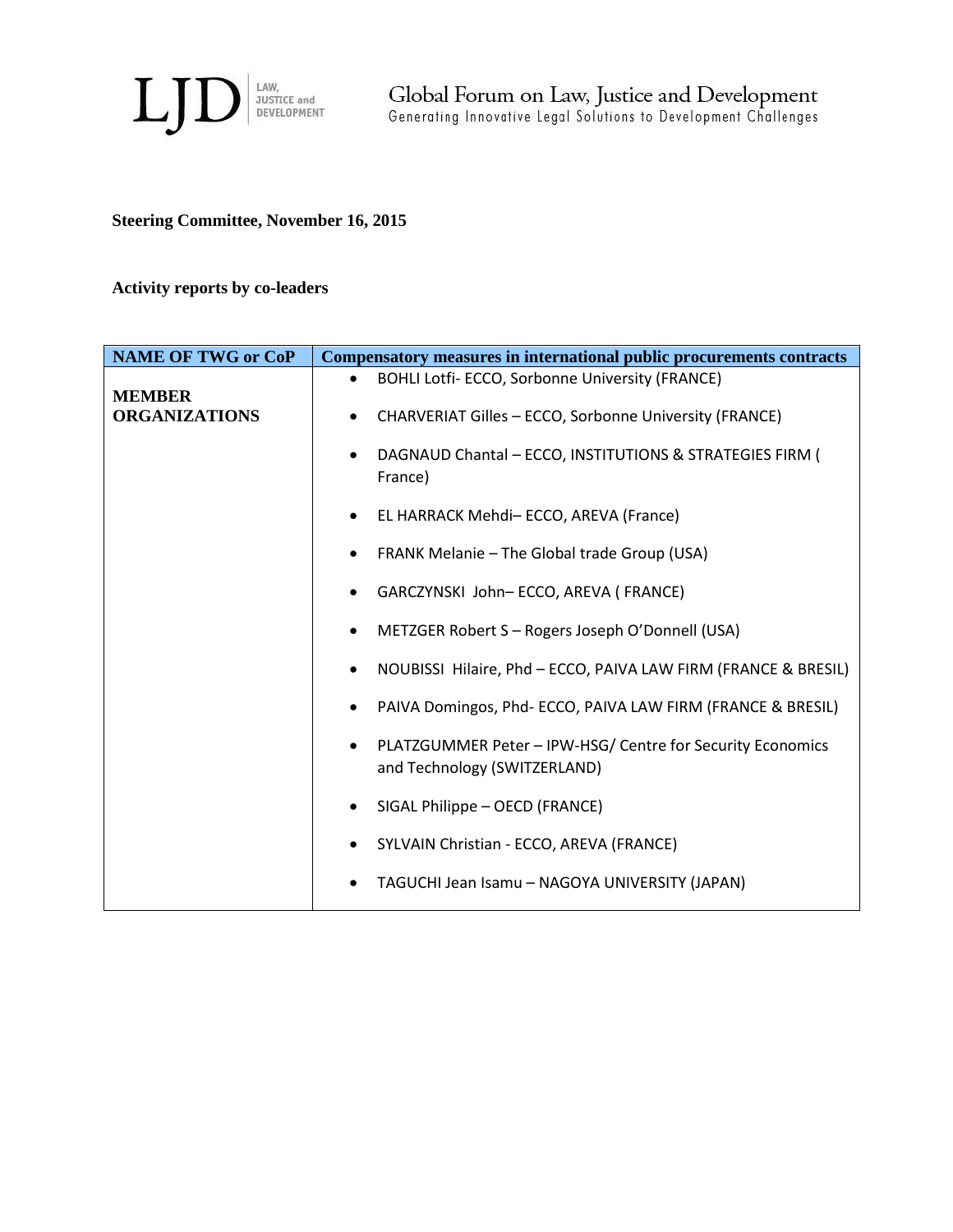

#### **Outputs for 2015**

A stand alone community of practice dedicated to the compensatory measures in international government procurement contracts has been created on the 29th October 2013 in the framework of the GFLJD (Global forum on Law, Justice and Development).

The purpose of the Community of Practice on offsets issues is to develop fruitful and constructive dialogue between the different methodological trends.

The project analysis was based on a pluralistic methodology, allowing for several different research approaches in the following countries, which have an offset program:

- o Australia
- o Brazil
- o Canada
- o India
- o Kuwait
- o Peru
- o Russia
- o South Africa
- o Turkey
- o United Arab Emirates

And on different levels of information as following:

- Level o: Economical data
- Level 1: international institutions & public procurement measures
- Level 2: regional/multi/bilateral agreements on government procurement signed with other countries
- Level 3: national legislation on government procurement: no leader.
- Level 4: offsets rules at national level
- Level 5: comparative offsets requirements
- Level 6: offsets and corruption
- Level 7: cultural, regional and political organization
- Level 8: Uncitral comparison

### **Progress report on 2015**

The Cop has held three (3) working sessions:

 Meeting #6 (January 29, 2015): follow up on added research into international government procurement and offset practices (economical data, offsets requirement details, offsets and corruption, cultural, regional and political organization, UNICTRAL comparison for each country – Australia, Brazil, Canada, Kuwait, India, Peru, Russia, Turkey, South Africa, UAE